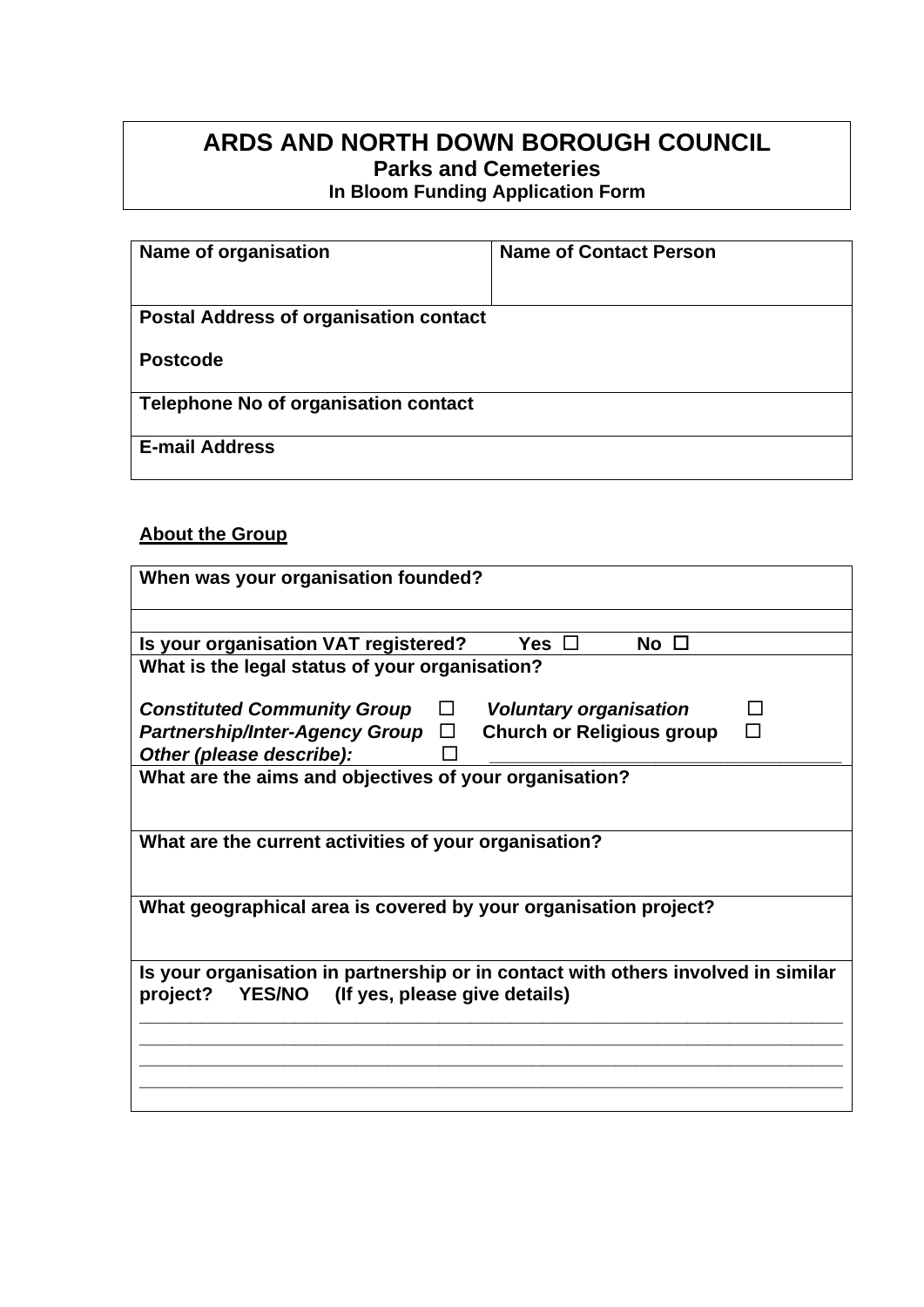#### **About the Project**

**Please state the nature of the proposed project:**

**Proposed start date of project**

**Proposed completion date**

**Criteria. Give an indication how criteria will be met.**

**Explain how the project will meet the core objectives of Ards and North Down In Bloom.**

**Provide a vision as to how the funding will enhance the area and how this will be sustained for subsequent years.** 

**Evidence of approval from landowner where works are to be carried out.** 

**Explain how the works will be carried out and by whom.** 

**Insurance cover in place. Yes/no**

**Is an insurance grant required?**

**If so, to what level is the grant required?**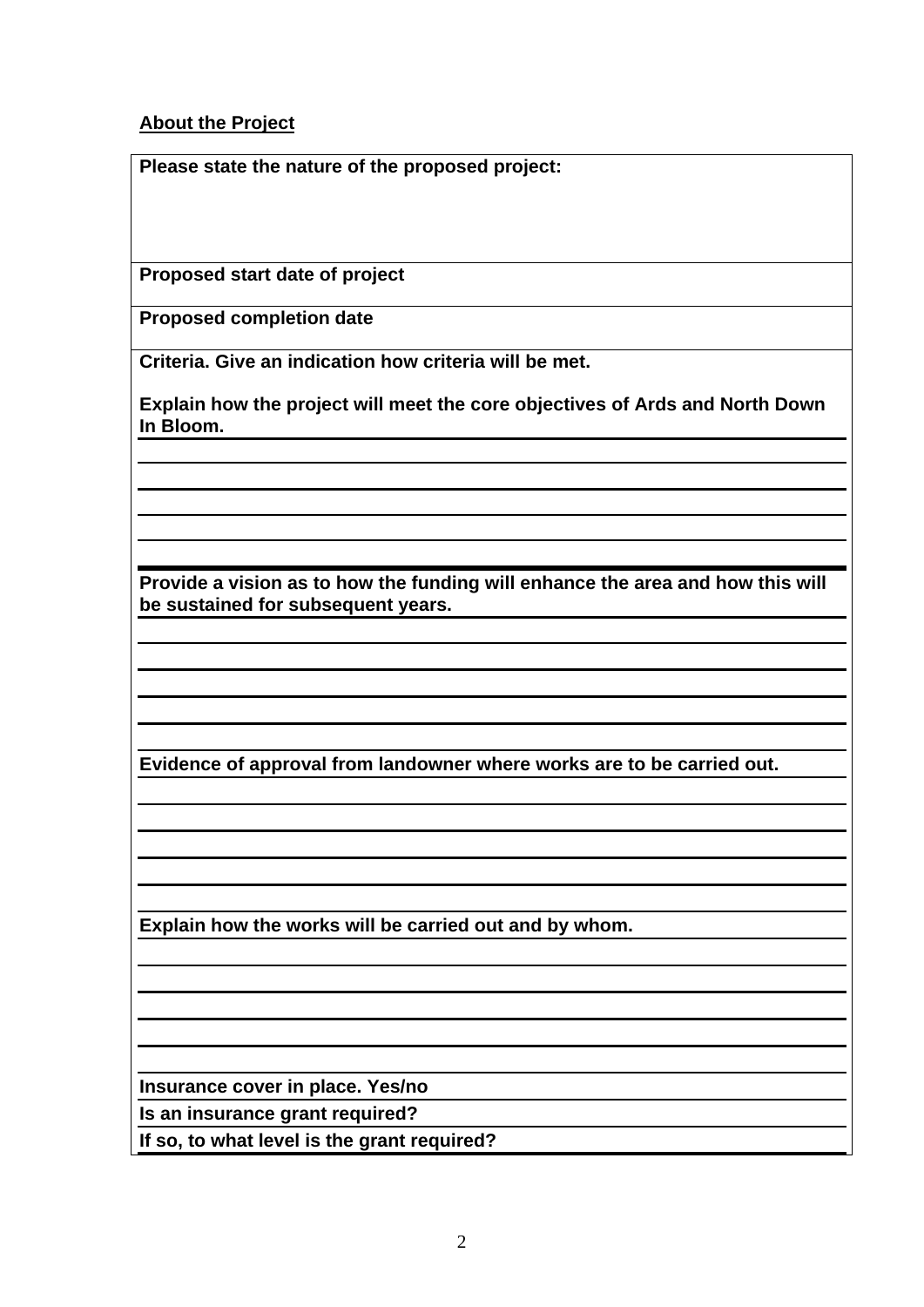# **Breakdown of Costs**

| Total project cost: £                                                                                                                       |                                 |                     |                 |                      |                 |              |                        |  |  |  |
|---------------------------------------------------------------------------------------------------------------------------------------------|---------------------------------|---------------------|-----------------|----------------------|-----------------|--------------|------------------------|--|--|--|
| Please give a description of the individual items                                                                                           |                                 |                     |                 |                      |                 |              |                        |  |  |  |
| <b>Item</b>                                                                                                                                 | <b>Supplier Contact Details</b> |                     |                 |                      | <b>Amount</b>   |              |                        |  |  |  |
|                                                                                                                                             |                                 |                     |                 |                      |                 |              |                        |  |  |  |
|                                                                                                                                             |                                 |                     |                 |                      |                 |              |                        |  |  |  |
|                                                                                                                                             |                                 |                     |                 |                      |                 |              |                        |  |  |  |
|                                                                                                                                             |                                 |                     |                 |                      |                 |              |                        |  |  |  |
|                                                                                                                                             |                                 |                     |                 |                      |                 |              |                        |  |  |  |
|                                                                                                                                             |                                 |                     |                 |                      |                 | <b>Total</b> |                        |  |  |  |
|                                                                                                                                             |                                 |                     |                 |                      |                 |              |                        |  |  |  |
|                                                                                                                                             |                                 |                     |                 |                      |                 |              |                        |  |  |  |
|                                                                                                                                             |                                 |                     |                 |                      |                 |              |                        |  |  |  |
| What proportion of the total cost are you applying for?<br>$\frac{0}{0}$                                                                    |                                 |                     |                 |                      |                 |              |                        |  |  |  |
|                                                                                                                                             |                                 |                     |                 |                      |                 |              |                        |  |  |  |
| What is the level of support your Group is requesting from the In Bloom                                                                     |                                 |                     |                 |                      |                 |              |                        |  |  |  |
|                                                                                                                                             |                                 |                     |                 |                      |                 |              |                        |  |  |  |
|                                                                                                                                             |                                 |                     |                 |                      |                 |              |                        |  |  |  |
|                                                                                                                                             |                                 |                     |                 |                      |                 |              |                        |  |  |  |
|                                                                                                                                             |                                 |                     |                 |                      |                 |              |                        |  |  |  |
| Has your Group applied to any other sources to assist funding this project?                                                                 |                                 |                     |                 |                      |                 |              |                        |  |  |  |
| YES/NO (if yes, please give full details below)                                                                                             |                                 |                     |                 |                      |                 |              |                        |  |  |  |
|                                                                                                                                             |                                 |                     |                 |                      |                 |              |                        |  |  |  |
| Organisation                                                                                                                                | <b>Amount</b>                   |                     | <b>Received</b> |                      | <b>Promised</b> |              | Don't know             |  |  |  |
|                                                                                                                                             |                                 |                     |                 |                      |                 |              |                        |  |  |  |
|                                                                                                                                             |                                 |                     |                 |                      |                 |              |                        |  |  |  |
|                                                                                                                                             |                                 |                     |                 |                      |                 |              |                        |  |  |  |
|                                                                                                                                             |                                 |                     |                 |                      |                 |              |                        |  |  |  |
|                                                                                                                                             |                                 |                     |                 |                      |                 |              |                        |  |  |  |
| Has your Group received any previous financial assistance from Ards and<br>North Down Borough Council? YES/NO (if yes, please give details) |                                 |                     |                 |                      |                 |              |                        |  |  |  |
|                                                                                                                                             |                                 |                     |                 |                      |                 |              |                        |  |  |  |
| <b>Project Title</b>                                                                                                                        |                                 | <b>Grant Scheme</b> |                 | <b>Date Received</b> |                 |              | <b>Amount Received</b> |  |  |  |
|                                                                                                                                             |                                 |                     |                 |                      |                 |              |                        |  |  |  |
|                                                                                                                                             |                                 |                     |                 |                      |                 |              |                        |  |  |  |
|                                                                                                                                             |                                 |                     |                 |                      |                 |              |                        |  |  |  |
|                                                                                                                                             |                                 |                     |                 |                      |                 |              |                        |  |  |  |